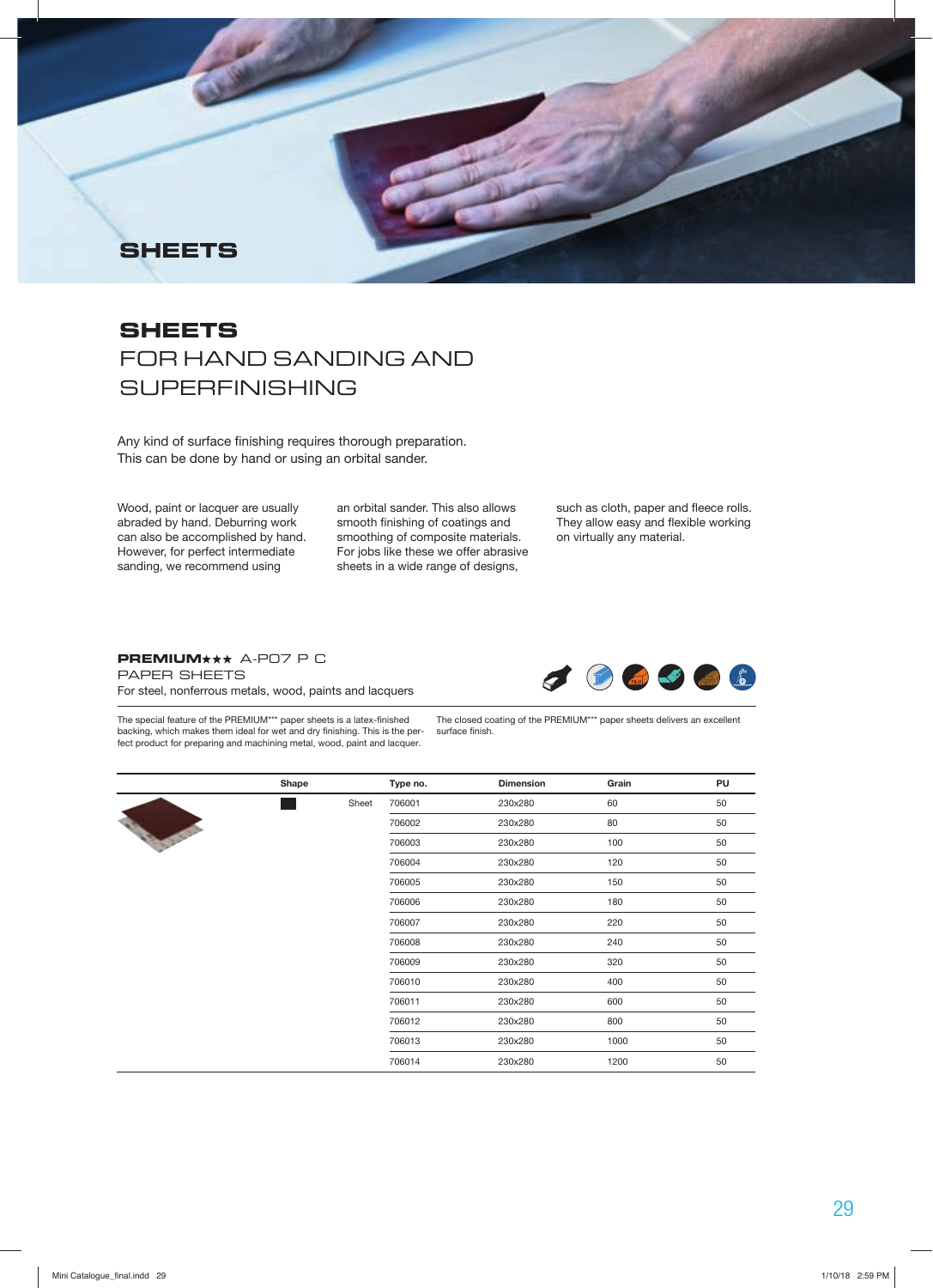

### **PREMIUM** \*\* C-P68 P C | C-P68 P A PAPER SHEETS

For steel, nonferrous metals, wood, paints and lacquers

The paper sheets made of silicon carbide are the perfect product for preparing and machining metal, wood, paint and lacquer. The special feature of the PREMIUM\*\*\* sheets is a latex-finished backing, which makes them ideal for wet and dry finishing.



The closed coating of the PREMIUM\*\*\* paper sheets delivers an excellent surface finish.

|  | Shape |       | Type no. | <b>Dimension</b> | Grain | PU |
|--|-------|-------|----------|------------------|-------|----|
|  |       | Sheet | 724257   | 230x280          | 80    | 50 |
|  |       |       | 724264   | 230x280          | 100   | 50 |
|  |       |       | 724267   | 230x280          | 120   | 50 |
|  |       |       | 724268   | 230x280          | 150   | 50 |
|  |       |       | 724271   | 230x280          | 180   | 50 |
|  |       |       | 724272   | 230x280          | 220   | 50 |
|  |       |       | 724273   | 230x280          | 240   | 50 |
|  |       |       | 724275   | 230x280          | 320   | 50 |
|  |       | Sheet | 724276   | 230x280          | 400   | 50 |
|  |       |       | 724281   | 230x280          | 600   | 50 |
|  |       |       | 724283   | 230x280          | 800   | 50 |
|  |       |       | 724284   | 230x280          | 1000  | 50 |
|  |       |       | 724285   | 230x280          | 1200  | 50 |

### **BASIC** A-B35 P C | A-B35 P A PAPER SHEETS For paints, lacquers and wood



With a semi-open grain distribution on a lightweight paper backing, TYRO- The semi-open coating of the BASIC\* paper sheets prevents loading of the LIT paper sheets are ideal for dry grinding. This enables use on different types of wood, paints and lacquers. product and delivers an excellent surface finish.

| Shape |       | Type no. | <b>Dimension</b> | Grain | PU |
|-------|-------|----------|------------------|-------|----|
|       | Sheet | 706015   | 230x280          | 60    | 50 |
|       |       | 706016   | 230x280          | 80    | 50 |
|       |       | 706018   | 230x280          | 100   | 50 |
|       |       | 706020   | 230x280          | 120   | 50 |
|       |       | 706021   | 230x280          | 150   | 50 |
|       |       | 706022   | 230x280          | 180   | 50 |
|       |       | 706023   | 230x280          | 240   | 50 |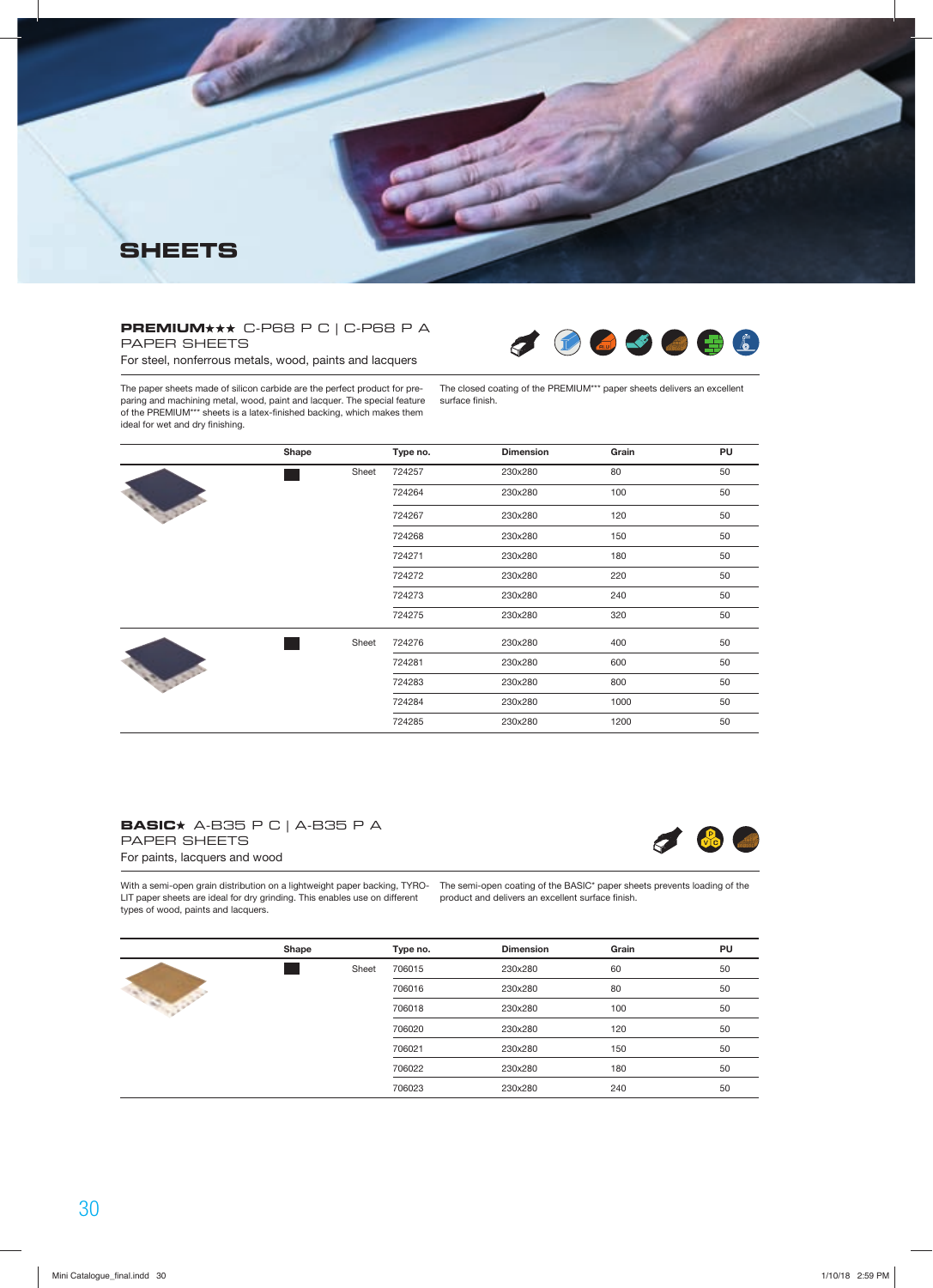

### **BASIC** A-B01 C JX CLOTH SHEETS Universal use



With the flexible cloth sheets from TYROLIT you can machine almost any material. When finishing surfaces, preparation either by hand or using an orbital sander is required. When machining wood, paint and lacquer, TYROLIT recommends BASIC\* cloth sheets.

However, our products can also be used for finishing coatings, or smoothing and cleaning composites.

| Shape |       | Type no. | <b>Dimension</b> | Grain | PU |
|-------|-------|----------|------------------|-------|----|
|       | Sheet | 705995   | 230x280          | 180   | 50 |
|       |       | 705996   | 230x280          | 220   | 50 |
|       |       | 705997   | 230x280          | 240   | 50 |
|       |       | 705998   | 230x280          | 320   | 50 |
|       |       | 705999   | 230x280          | 400   | 50 |
|       |       | 706000   | 230x280          | 600   | 50 |

## **BASIC** A-B01 C JJ CLOTH SHEETS

Universal use

With highly flexible cloth sheets from TYROLIT you can machine almost any material. When finishing surfaces, preparation either by hand or using an orbital sander is required. When machining wood, paint and lacquer, TYROLIT recommends the BASIC\* cloth sheets.

However, our products can also be used for finishing coatings, or smoothing and cleaning composites.

| Shape | Type no. | <b>Dimension</b> | Grain | PU |
|-------|----------|------------------|-------|----|
| Sheet | 20832    | 230x280          | 60    | 50 |
|       | 20833    | 230x280          | 80    | 50 |
|       | 20834    | 230x280          | 100   | 50 |
|       | 20835    | 230x280          | 120   | 50 |
|       | 20836    | 230x280          | 150   | 50 |
|       | 20842    | 230x280          | 180   | 50 |
|       | 20844    | 230x280          | 220   | 50 |
|       | 20851    | 230x280          | 240   | 50 |
|       | 20860    | 230x280          | 320   | 50 |
|       | 20868    | 230x280          | 400   | 50 |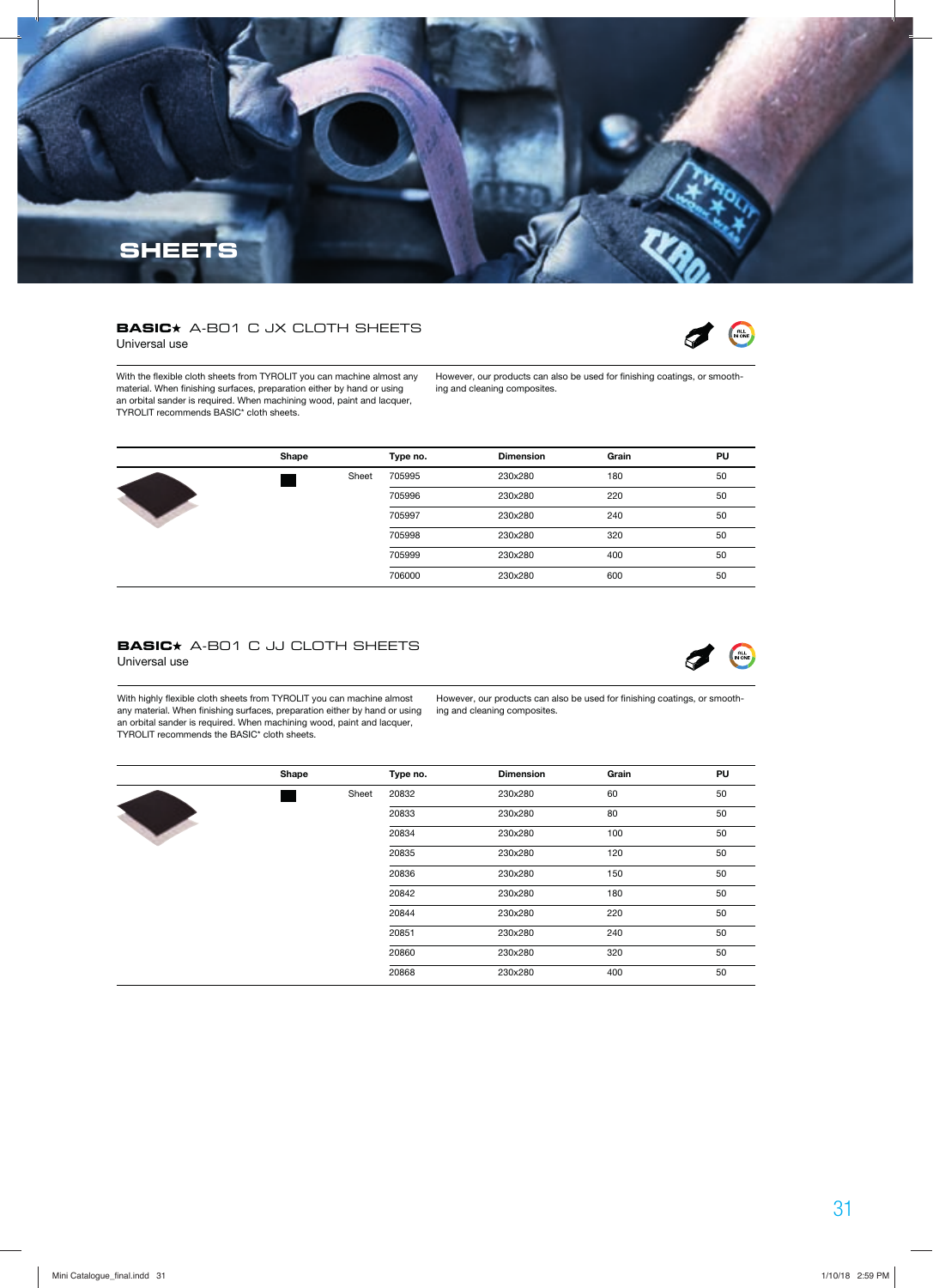

## **BASIC**+A-B07 P C

PAPER SHEETS For steel, nonferrous metals, wood, paints and lacquers



| Shape |       | Type no. | <b>Dimension</b> | Grain | PU |
|-------|-------|----------|------------------|-------|----|
|       | Sheet | 34321005 | 225x275          | 60    | 50 |
|       |       | 34206573 | 225x275          | 80    | 50 |
|       |       | 34206576 | 225x275          | 100   | 50 |
|       |       | 34206577 | 225x275          | 120   | 50 |
|       |       | 34206578 | 225x275          | 150   | 50 |
|       |       | 34206579 | 225x275          | 180   | 50 |
|       |       | 34206706 | 225x275          | 220   | 50 |
|       |       | 34206707 | 225x275          | 240   | 50 |
|       |       | 34206708 | 225x275          | 280   | 50 |
|       |       | 34206710 | 225x275          | 320   | 50 |
|       |       | 34206732 | 225x275          | 360   | 50 |
|       |       | 34206735 | 225x275          | 400   | 50 |
|       |       | 34206736 | 225x275          | 500   | 50 |
|       |       | 34206737 | 225x275          | 600   | 50 |
|       |       | 34249694 | 225x275          | 800   | 50 |
|       |       | 34249695 | 225x275          | 1000  | 50 |
|       |       | 34249696 | 225x275          | 1200  | 50 |

#### **BASIC**+A-B31 P C PAPER SHEETS

For paints, lacquers and wood



| Shape |       | Type no. | <b>Dimension</b> | Grain | PU |
|-------|-------|----------|------------------|-------|----|
|       | Sheet | 34206738 | 225x275          | 60    | 50 |
|       |       | 34206739 | 225x275          | 80    | 50 |
|       |       | 34206740 | 225x275          | 100   | 50 |
|       |       | 34206742 | 225x275          | 120   | 50 |
|       |       | 34206745 | 225x275          | 150   | 50 |
|       |       | 34206748 | 225x275          | 180   | 50 |
|       |       | 34206749 | 225x275          | 220   | 50 |
|       |       | 34233809 | 225x275          | 36    | 50 |
|       |       | 34233810 | 225x275          | 40    | 50 |
|       |       | 34233841 | 225x275          | 50    | 50 |
|       |       | 34233843 | 225x275          | 60    | 50 |
|       |       | 34233844 | 225x275          | 80    | 50 |
|       |       | 34233845 | 225x275          | 100   | 50 |
|       |       | 34233846 | 225x275          | 120   | 50 |
|       |       | 34233847 | 225x275          | 150   | 50 |
|       |       | 34233848 | 225x275          | 180   | 50 |
|       |       | 34233849 | 225x275          | 220   | 50 |
|       |       | 34233850 | 225x275          | 240   | 50 |